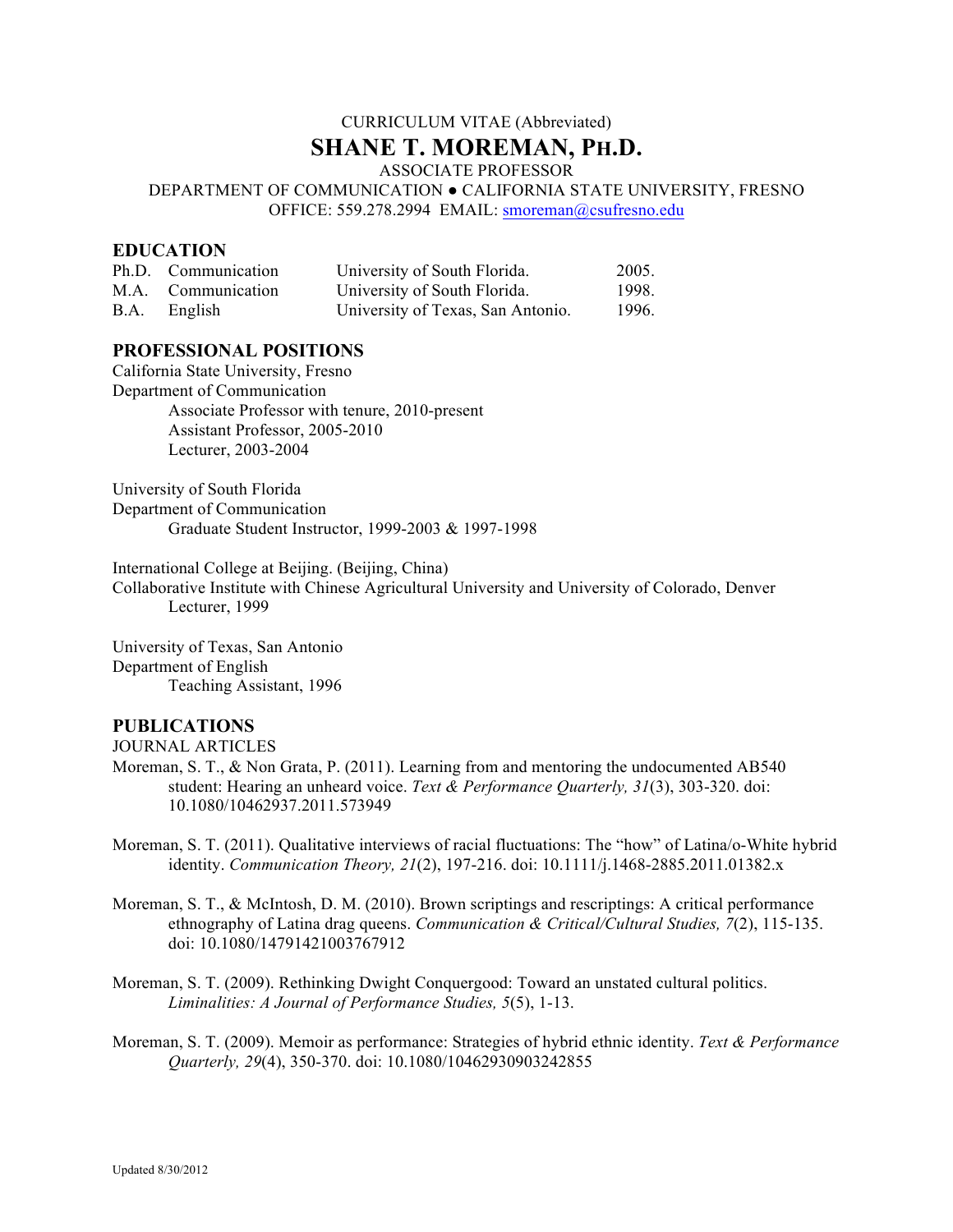- Calafell, B. M., & Moreman, S. T. (2009). Envisioning an academic readership: Latina/o performativities per the form of publication. [Print]. *Text & Performance Quarterly, 29*(2), 123-130. doi: 10.1080/10462930902774833
- Moreman, S. T., & Calafell, B. M. (2008). Buscando para nuestra latinidad: Utilizing La Llorona for cultural critique. *Journal of International & Intercultural Communication, 1*(4), 309-326. doi: 10.1080/17513050802344647

BOOK CHAPTERS

- Calafell, B. M., & Moreman, S. T. (2010). Iterative hesitancies and latinidad: The reverberances of raciality. In T. K. Nakayama & R. T. Halualani (Eds.), *The Handbook of Critical Intercultural Communication* (pp. 400-416). Malden: Blackwell.
- Moreman, S. T. (2008). Hybrid performativity, South and North of the border: *Entre la teoría y la materialidad de hibridación*. In A. N. Valdivia (Ed.), *Latina/o Communication Studies Today* (pp. 91-111). New York: Peter Lang.
- Moreman, S. T. (1999). The terms of my Latino identity: An exploratory auto-ethnographic narrative. In N. K. Denzin (Ed.) *Studies in Symbolic Interaction, Vol. 22* (pp. 65-75). Greenwich: JAI.
- Becker, C. B., Levitt, S. R., & Moreman. S. T. (1998). Computers, new information and communication technologies, power, and the status of women in organizations. In G. A. Barnett (Ed) *Organizational*  $\leftrightarrow$  *Communication Emerging Perspectives VI: Power, Gender, and Technology*. (pp. 117-139). Stamford: Ablex.

BOOK REVIEWS

- Moreman, S. T. (2010). A retro future case of feminist and queer performance work. Review of *Feminist and Queer Performance: Critical Strategies* by Sue Ellen Case. *Theatre Journal, 62*(1), 137-138. doi: 10.1353/tj.0.0337
- Moreman, S. T. (2009). In a post-Anzaldúan time, '¿What is mestizaje?' Review of *Queering Mestizaje: Transculturation and Performance* by Alicia Arrizon. *The Review of Communication. 9*(4), 365- 367. doi: 10.1080/15358590902995261

#### **RESEARCH PRESENTATIONS**

Thirty-two research presentations at international, national and regional venues (e.g., ICA, NCA, WSCA).

#### **TEACHING EXPERIENCE** (at California State University, Fresno)

4/4 course load. Have taught fourteen different course offerings. Four of the courses have been graduate courses. Ten of the courses are undergraduate courses. Three courses were taught in London, England. One course was taught in Ensenada, México. One course was taught in Puntarenas, Costa Rica. Two of the courses are fully online.

#### **RECOGNITION** (selected)

Received the "Scholar of the Year" award from the National Communication Association's Latina/o Communication Studies Division. Also, received university honors for my advising (i.e., Outstanding Advisor Award recipient and Faculty Mentoring Program Certificate of Appreciation) as well as university awards for online pedagogy and service learning pedagogy (i.e., eScholars Program Grant and Service Learning Grant). Have also received university honors for research (i.e., Outstanding Faculty Publication, representing the Communication Department).